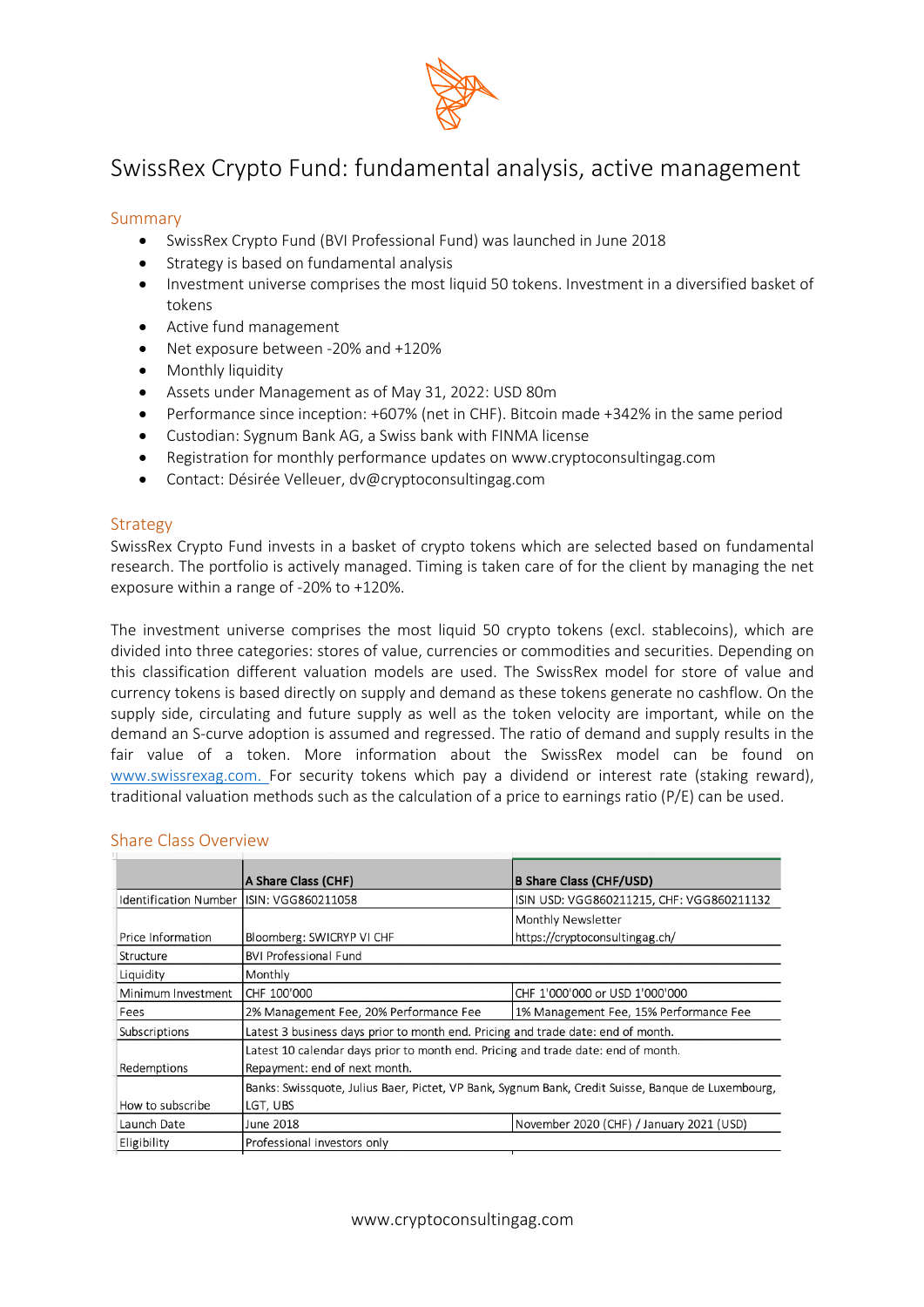

# Performance SwissRex Crypto Fund A Shares in CHF

|       | Jan         | Feb   | Mar      | Apr     | May      | Jun     | Jul     | Aug      | Sep      | Oct     | Nov     | <b>Dec</b> | <b>YTD</b> |
|-------|-------------|-------|----------|---------|----------|---------|---------|----------|----------|---------|---------|------------|------------|
| 2018  |             |       |          |         |          | $-2.7%$ | 1.5%    | $-11.4%$ | $-2.7%$  | $-2.7%$ | -5.7%   | $-5.5%$    | -26%       |
| 2019  | $-4.5%$     | 3.3%  | 5.1%     | 8.5%    | 12.9%    | 14.5%   | $-4.5%$ | $-5.4%$  | $-12.5%$ | 8.6%    | -16.3%  | $-11.6%$   | $-7.5%$    |
| 2020  | 39%         | 19.6% | $-14.3%$ | 30.8%   | 3.9%     | $-5.0%$ | 20.6%   | 23.5%    | $-9.4%$  | 9.8%    | 43.2%   | 11.5 %     | 334.0%     |
| 2021  | 77.3%       | 38.6% | 15.6%    | 23.4%   | $-0.7%$  | $-1.3%$ | 5.6%    | 12.5%    | $-14.8%$ | 25.3%   | $-1.3%$ | $-17.3%$   | 256.2%     |
|       | 2022 -25.5% | 4%    | 2.4%     | $-3.1%$ | $-13.2%$ |         |         |          |          |         |         |            | $-33.2%$   |
| Total |             |       |          |         |          |         |         |          |          |         |         |            | 606.7%     |

Performance of A Shares Initial Series (Net in CHF) Fund Inception Date: June 12, 2018

## Performance SwissRex Crypto Fund B Shares in CHF

|       | Jan         | Feb   | Mar   | Apr   | May    | Jun     | Jul | Aug   | Sep      | Oct   | Nov   | <b>Dec</b> | <b>YTD</b> |
|-------|-------------|-------|-------|-------|--------|---------|-----|-------|----------|-------|-------|------------|------------|
| 2020  |             |       |       |       |        |         |     |       |          |       | 45.0% | 11.9%      | 62.0%      |
|       | 2021 82.3%  | 40.0% | 16.0% | 25.0% | -0.6%  | $-1.3%$ | 6%  | 13.4% | $-15.5%$ | 27.0% | -1.3% | -18.1%     | 278.8%     |
|       | 2022 -25.4% | 4.1%  | 2.4%  | -3.0% | -13.1% |         |     |       |          |       |       |            | $-33%$     |
| Total |             |       |       |       |        |         |     |       |          |       |       |            | 311.9%     |

Performance of B Shares Initial Series (Net in CHF)

### Performance SwissRex Crypto Fund B Shares in USD

|       | Jan         | Feb   | Mar   | Apr   | May              | Jun     | Jul  | Aug   | Sep    | Oct   | <b>Nov</b> | <b>Dec</b> | <b>YTD</b> |
|-------|-------------|-------|-------|-------|------------------|---------|------|-------|--------|-------|------------|------------|------------|
|       | 2021 81.2%  | 37.5% | 11.9% | 28.7% | 0.8%             | $-3.7%$ | 8.0% | 12.3% | -16.8% | 29.0% | -1.6%      | -17.7%     | 267.1%     |
|       | 2022 -26.6% | 5.2%  | 1.8%  |       | $-8.1\% -11.8\%$ |         |      |       |        |       |            |            | $-36.8%$   |
| Total |             |       |       |       |                  |         |      |       |        |       |            |            | 133.9%     |

Performance of B Shares Initial Series (Net in USD)